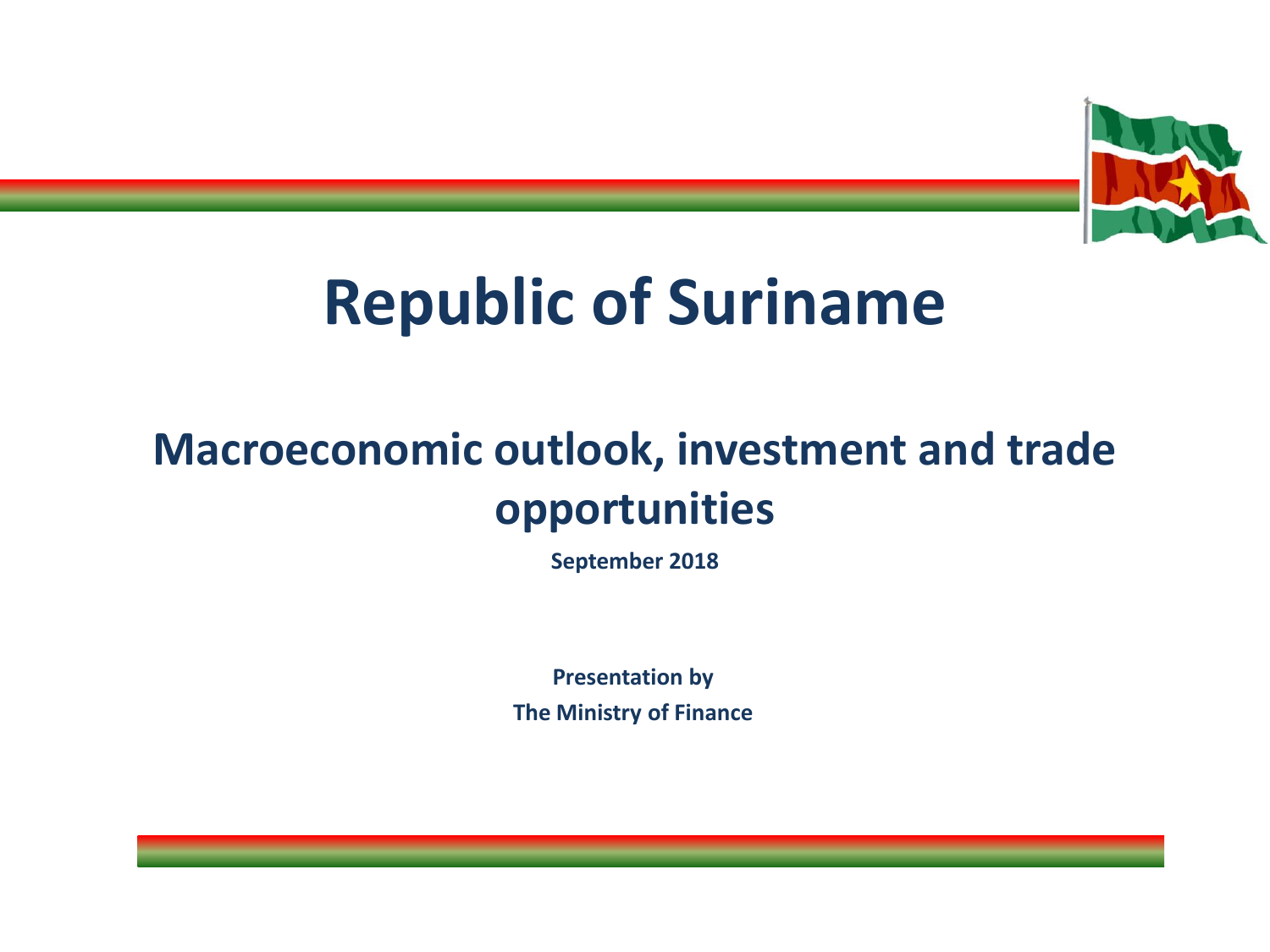### **Content**

- o **Macroeconomic performance and outlook**
- o **Investment opportunities**
- o **Trade opportunities**

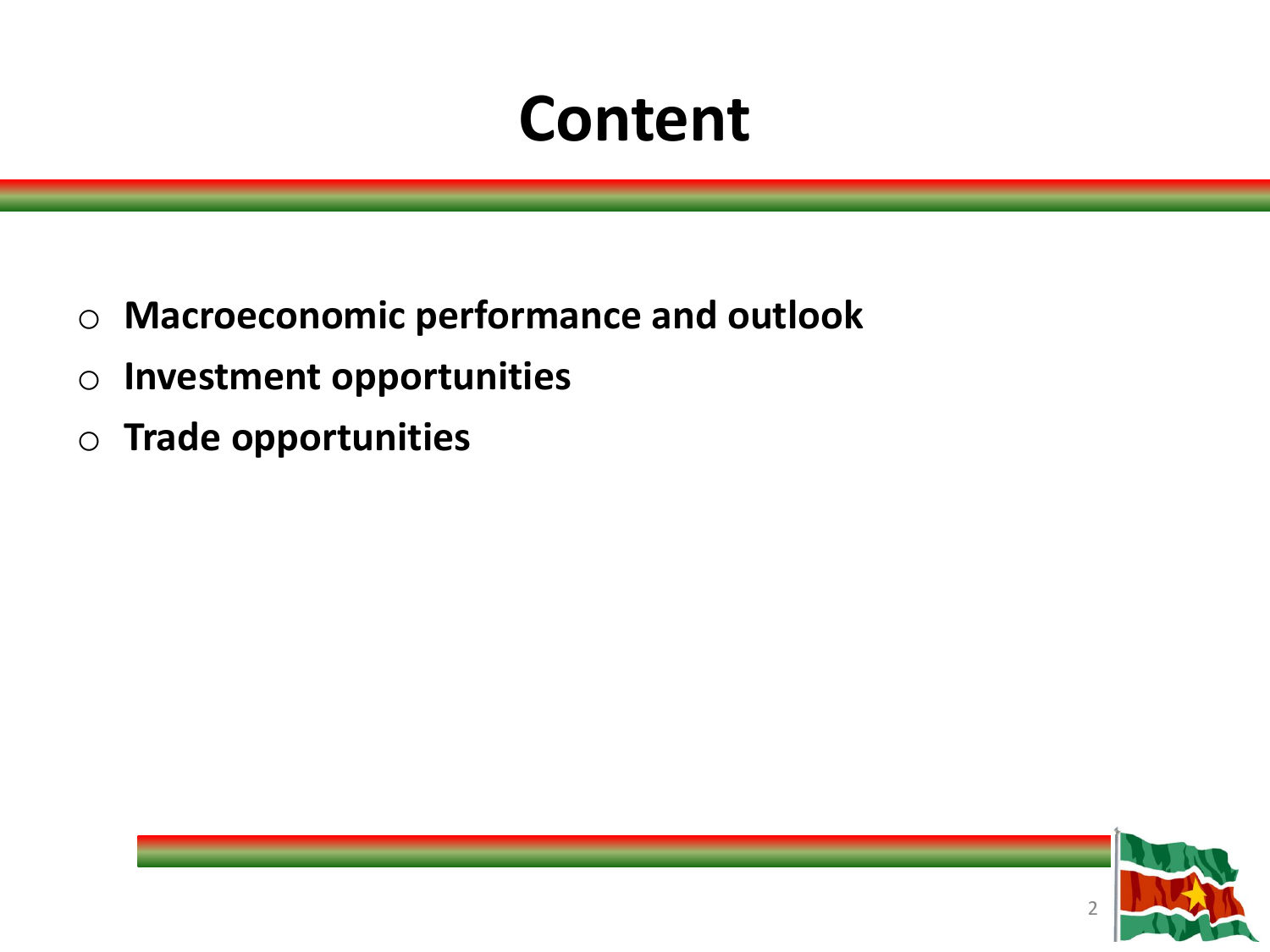## **Republic of Suriname: a land of opportunities**



Area: 163,820 km2 (63,251 sq mile) Population approx. 534,189 90% of population in narrow northern coastal plain -Hindustani (East Indians): 27% -Maroons (African descendants) : 22% -Creole (African/European) : 16% -Javanese (Southeast Asians) : 14%  $-Mixed:13%$ -Amerindian (indigenous): 4% -Chinese: 2%  $-Other: 2%$ Brazilian (miners) est. 40.000 Literacy rate: 94%



#### o **Stable government**

- Dutch colony from 1667 until 1954.
- Constituent country of the Kingdom of the Netherlands from 1954 until 1975 independence.
- Legal system based on Dutch civil law.
- Dutch is official language; English is widely spoken.
- Constitutional, representational democracy.
- President Desi Bouterse, elected July 2010, reelected 2015.

#### o **Robust economy**

- GDP per capita 2018: projected US\$4,000.
- GDP growth 2018-22: projected 3% on average.
- Credit ratings: Moody's B2; S&P B+; Fitch B-.
- o **Established natural resource industry**
	- Main exports: gold, refined oil products.
	- Government encourages foreign investment.

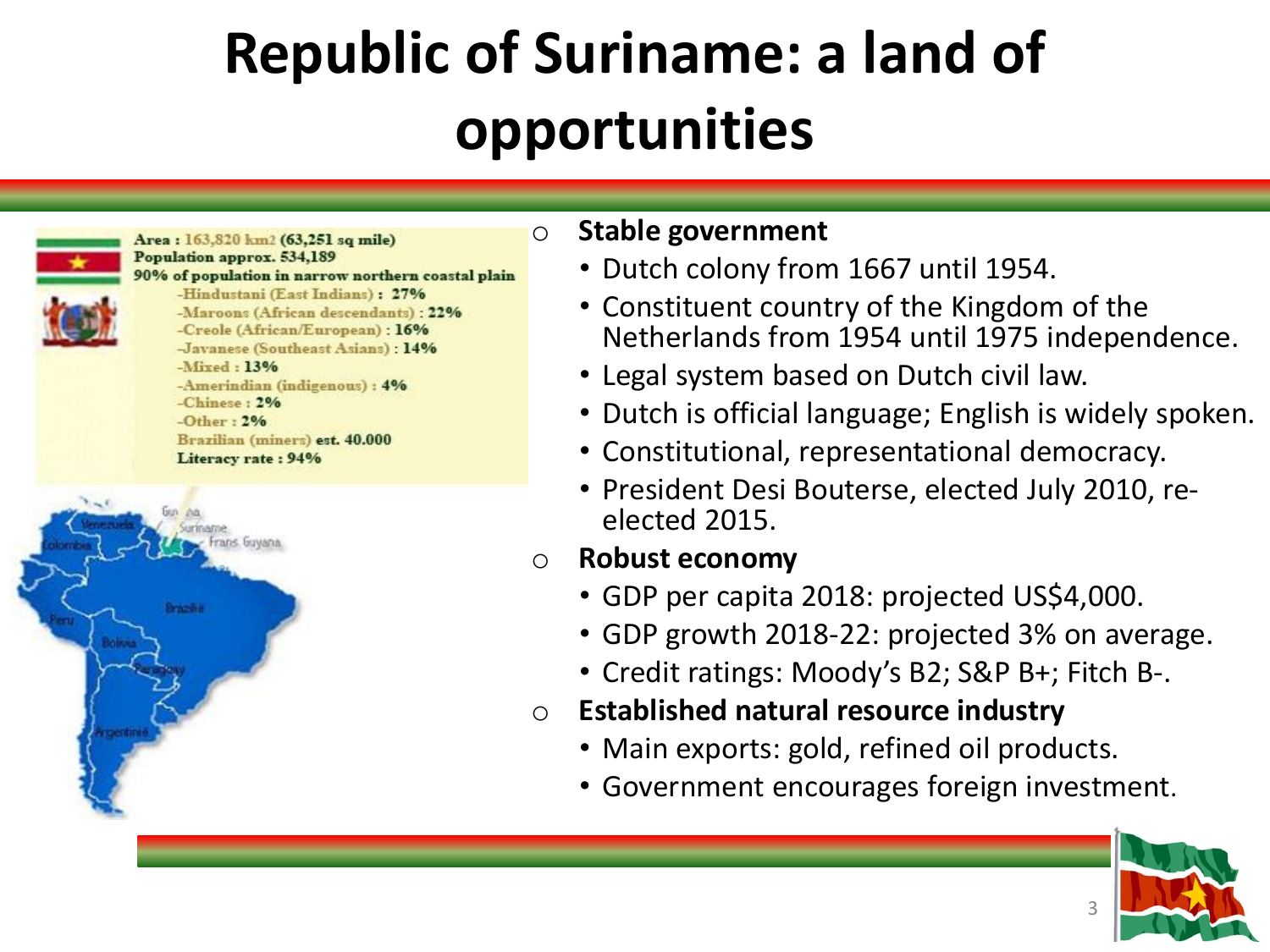## **Solid macroeconomic policies**

- o Average 3% annual economic growth rate since 2000, despite a cumulative 8% contraction in 2015-16.
- $\circ$  47% decline in exports during 2012-2016 led to a recession and a 1/3 decline in government revenue in 2013-17.
- $\circ$  The government began in 2015 to restore economic stability by sharply curtailing government expenditure, while reforms on government revenue are enacted.
- $\circ$  In addition, a large number of economic, administrative, and legal framework reforms ensure that future commodity-price shocks will have a more limited impact on the economy, while the ability of the government to confront these shocks is strengthened.

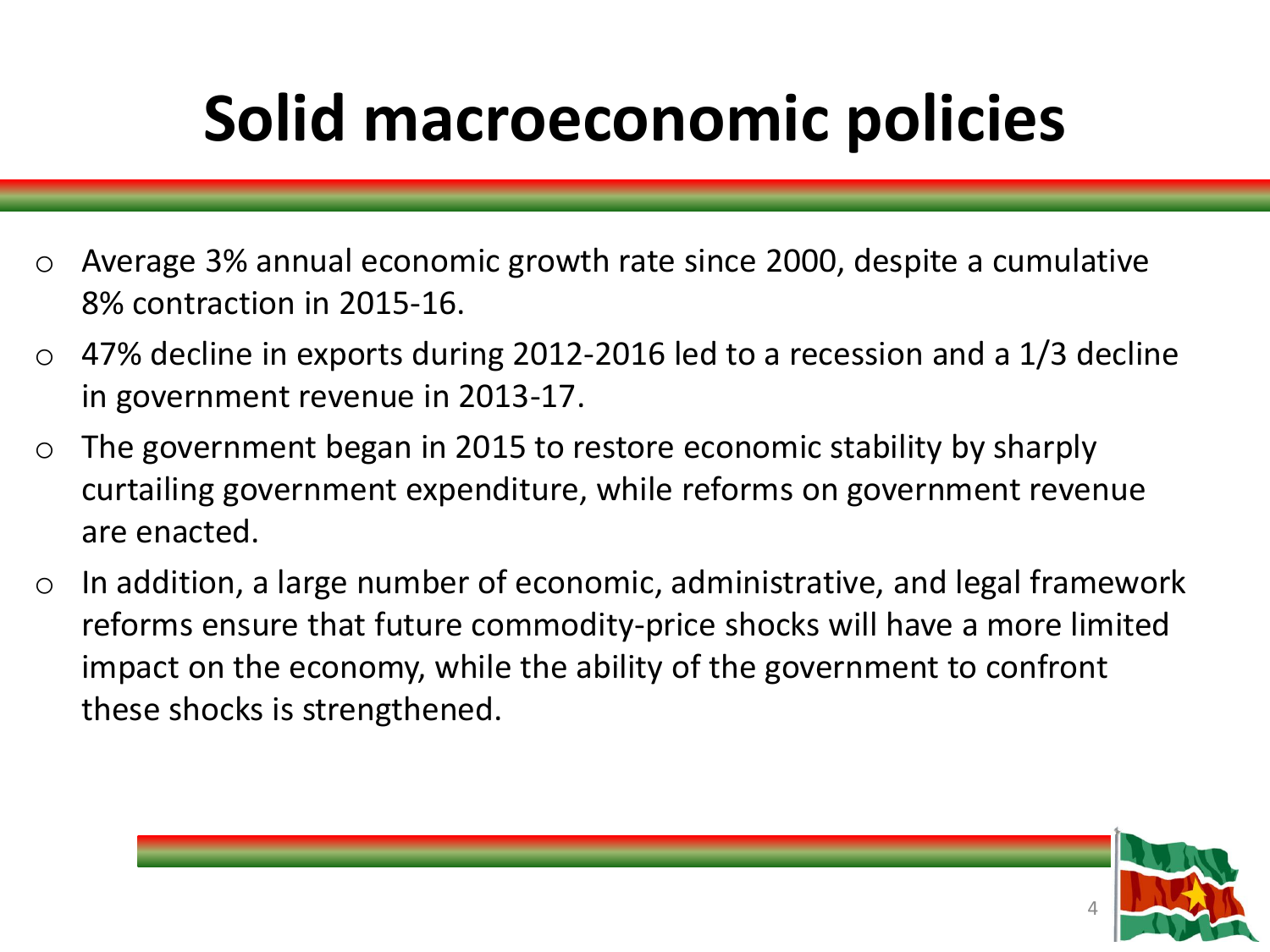# **Balance of payments**

#### o BOP developments

- The elimination of the current account deficits of 2013-16 is due to 4 factors:
	- **Increase in gold exports.**
	- Narrowing of oil trade deficit.
	- Absence of major investment projects in gold and oil.
	- Contraction of consumer imports.
- CBvS has a non-intervention policy, but has not yet begun to aggressively purchase FX to bolster reserves.
- o BOP outlook
	- As soon as the new gold mine has completed its accelerated depreciation and begins paying income taxes, we can expect a significant overall current account surplus. That has been the norm in Suriname.
	- The surplus will be eroded as domestic demand recovers, but additional exports are already in the pipeline, e.g., Iamgold's Saramacca concession.
	- With the start of more active FX purchases by the CBvS, reserves will increase.
	- Reserve coverage will slowly increase from current 4 months of total imports of goods and services.

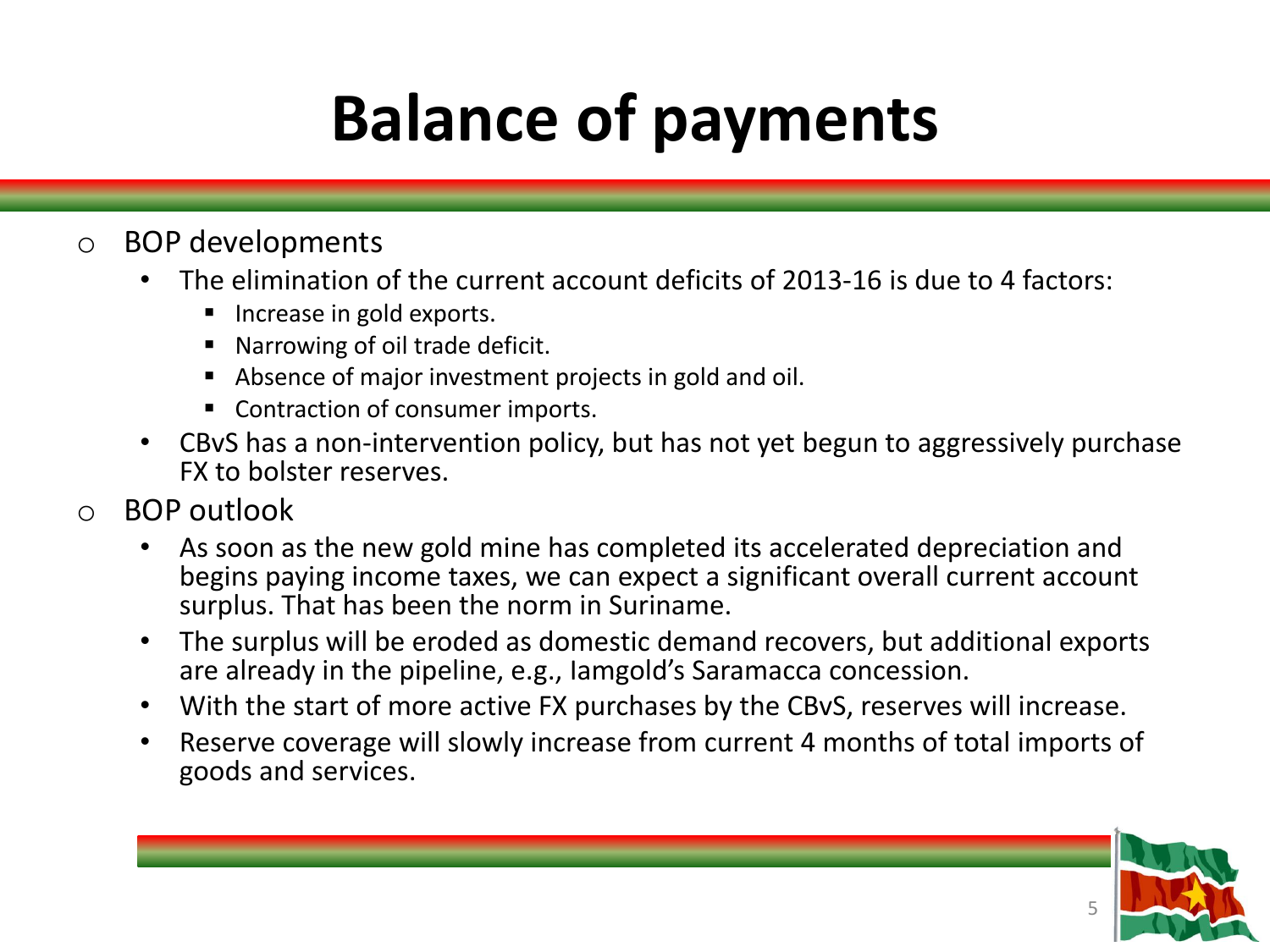## **Mining exports and fiscal revenue**



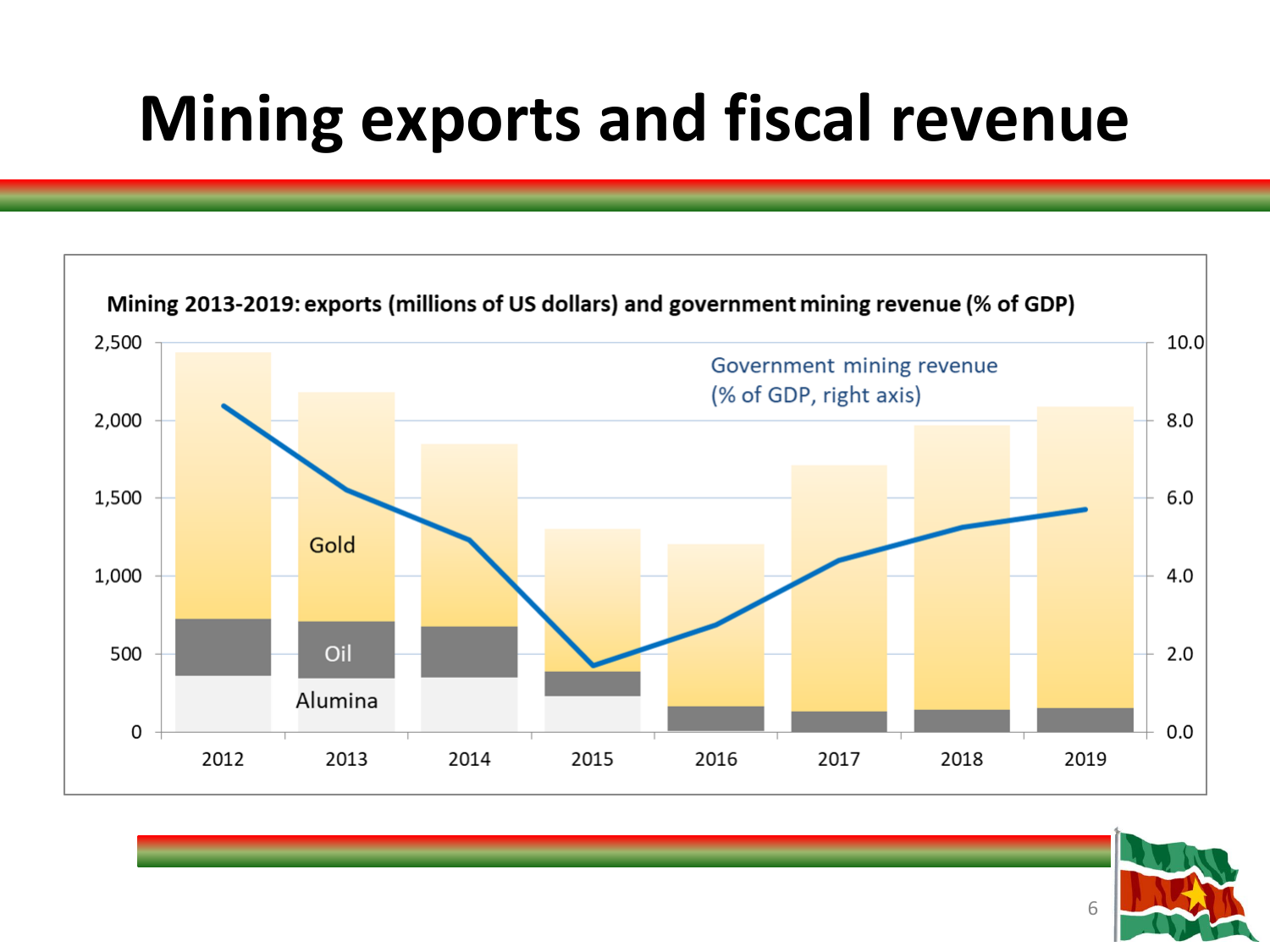# **Fiscal performance**

- o Significant fiscal consolidation since October 2015 in response to the sharp drop in government revenue.
- o Relative low government debt has provided fiscal space to moderate adjustment path.
- o Mining (gold and oil) and non-mining revenue are projected to increase in 2018-19.

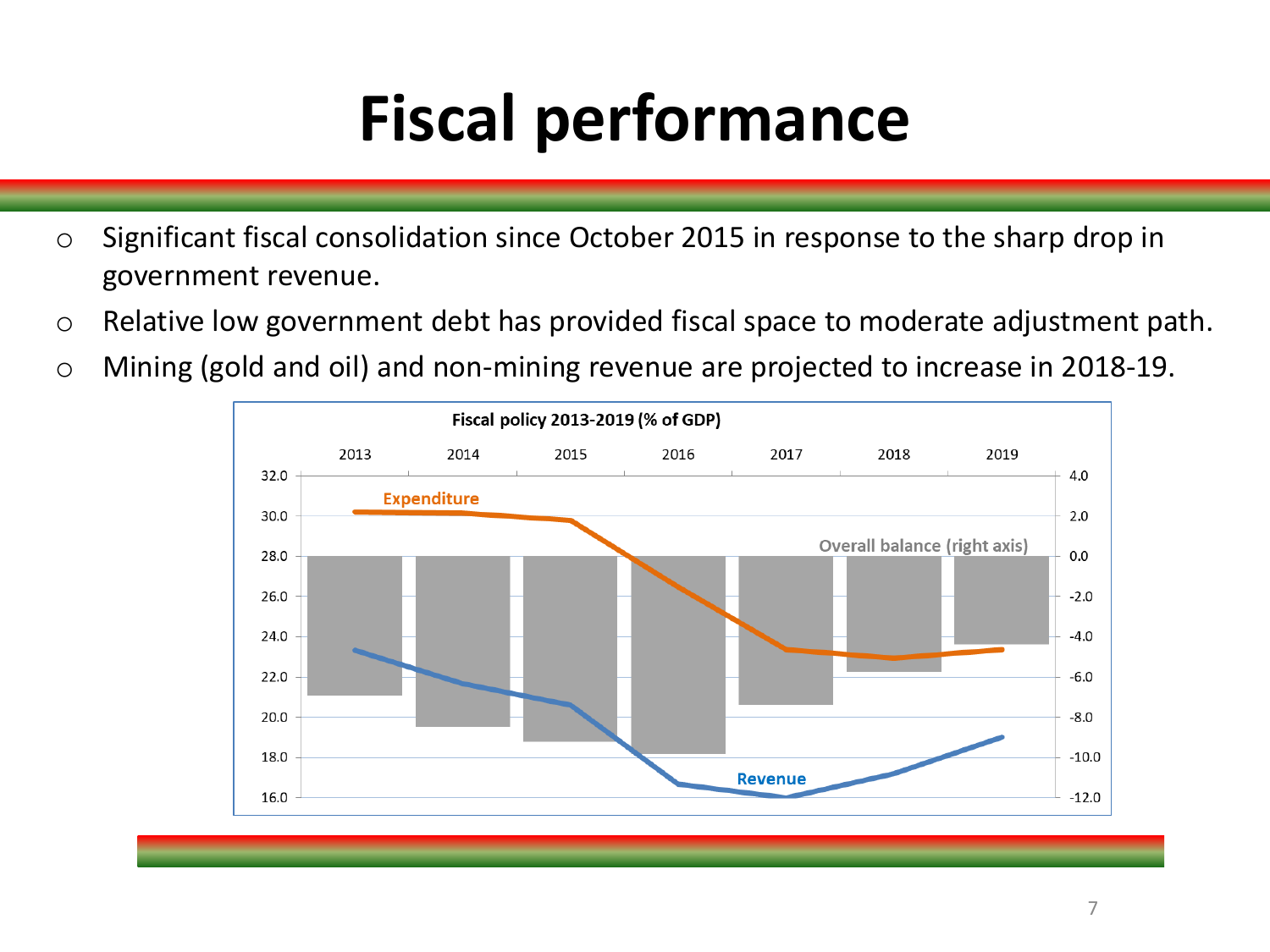# **Central government debt**

- o Suriname traditionally maintained low levels of debt, with external debt mostly from bilateral and multilateral sources on concessional terms.
- o Debt increase 2015-16 due to:
	- Fall in fiscal revenue.
	- Exchange rate adjustment.
- o Debt stabilization since 2017:
	- Sharp contraction in fiscal deficit.
	- Renewed economic growth.
	- Stable exchange rate.



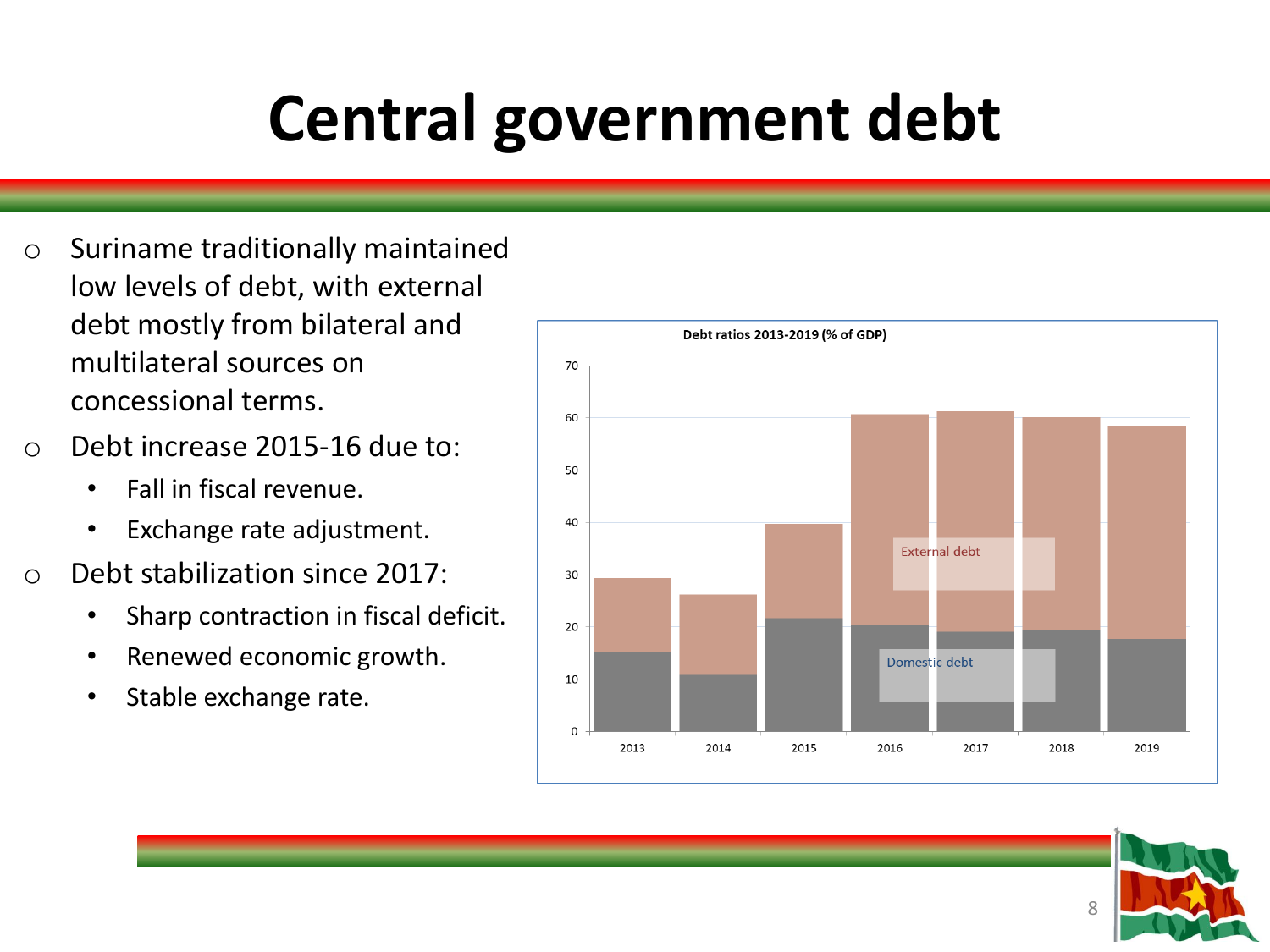### **Investment opportunities**



.

- o Mining (gold, bauxite, oil, other minerals)
- o Rainforest related
- o Transport and infrastructure
- o Agriculture and fresh water resources
- o Tourism ( eco, health)
- o ICT
- o Energy

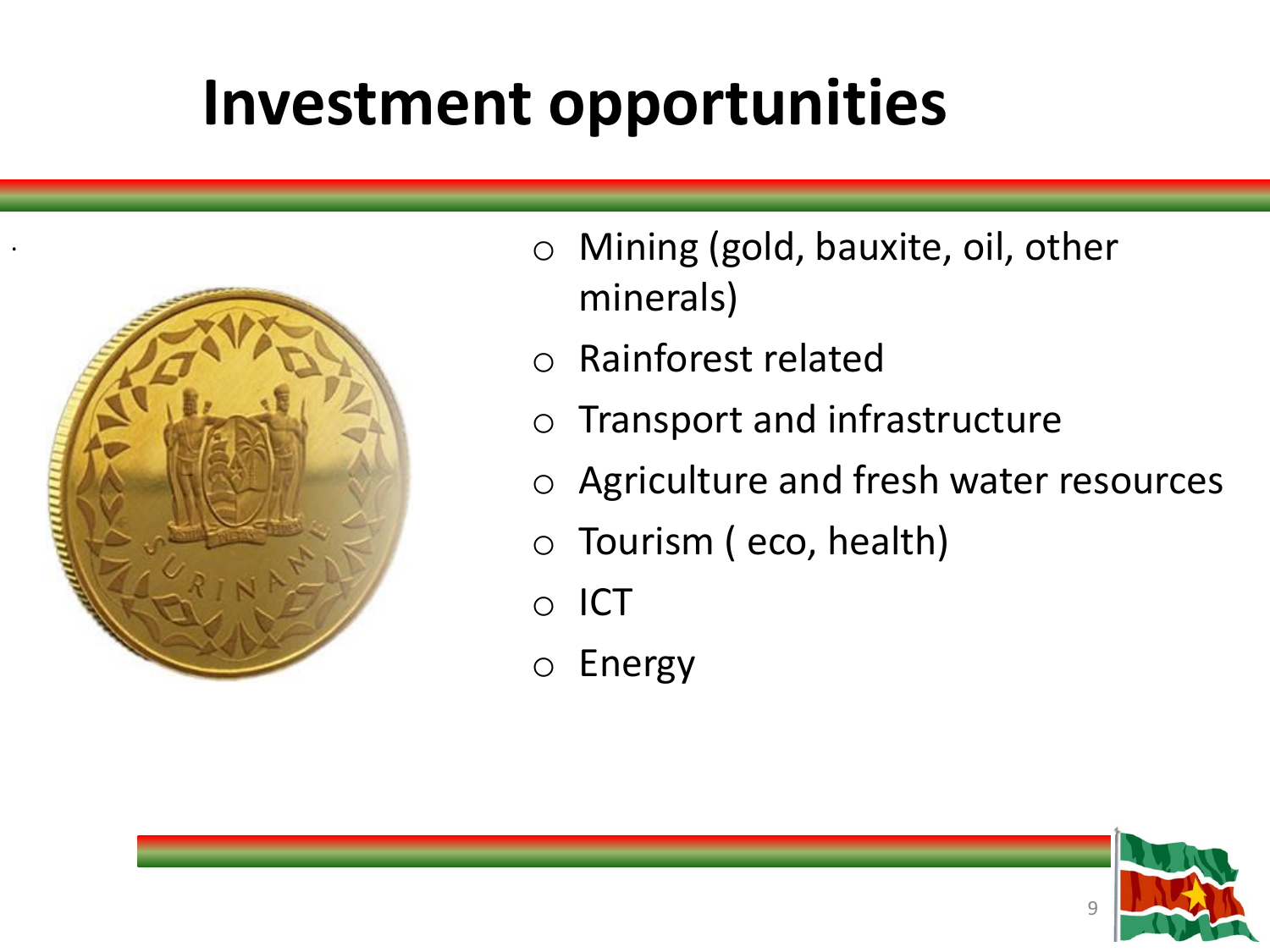## **Mining sector prospects**

#### **Newmont (Surgold) mine in Merian**

- o Government equity participation: 25 % in Surgold (through Staatsolie).
- $\circ$  Over the next 10 years and assuming today's gold prices, the government expects to receive about US\$1.3 billon from the operations of the Merian mine.
- $\circ$  At current gold prices, the country will export an additional US\$4.2 billion in gold during the next 10 years.
- o Project highlights
	- Capital investment of around US\$1.0 billion in 2015-17 (20% of GDP).
	- The new mine began production in October 2017.
	- All-in sustaining costs of between US\$650 and US\$750 per ounce in the first five years.
	- Merian contains gold reserves of 5.2 million ounces and is expected to produce an average of 400,000 ounces of gold annually over a mine life of at least 18 years.
	- Continued exploration is showing promising results.

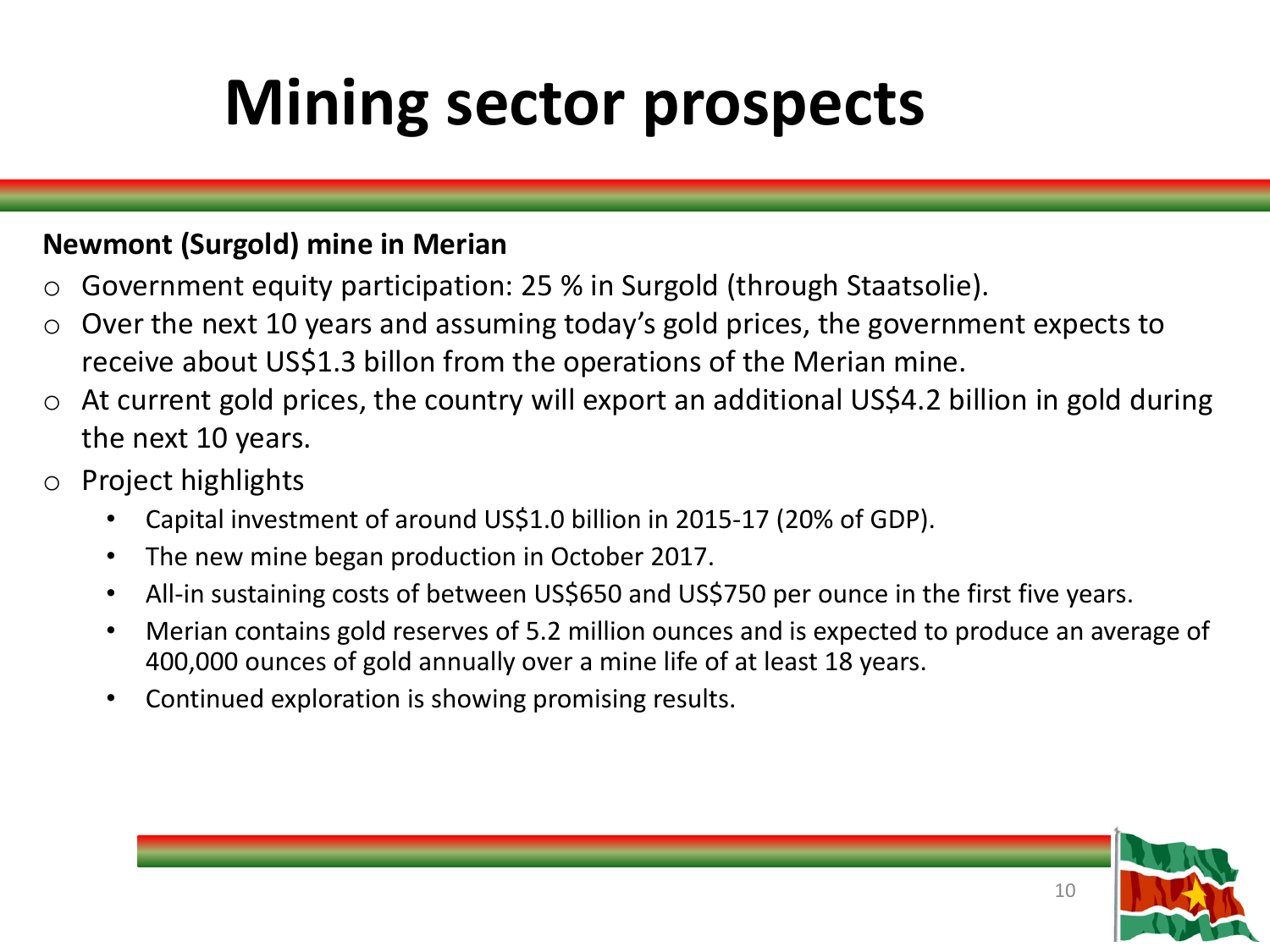## **Mining sector prospects**

#### **Iamgold expansion of existing mine**

- o Expected investments of around US\$650 million during 4 years, following positive investment decision.
- o Government equity participation: 30% in Iamgold expansion.
- o New Saramacca concession holds proven reserves of about US\$1.9 billion in gold using current gold prices.
- o Production is expected to begin in 2019 and add about 200,000 ounces per year to the current production.
- o A new, much larger concession at Brokolonko was approved in early-2018.

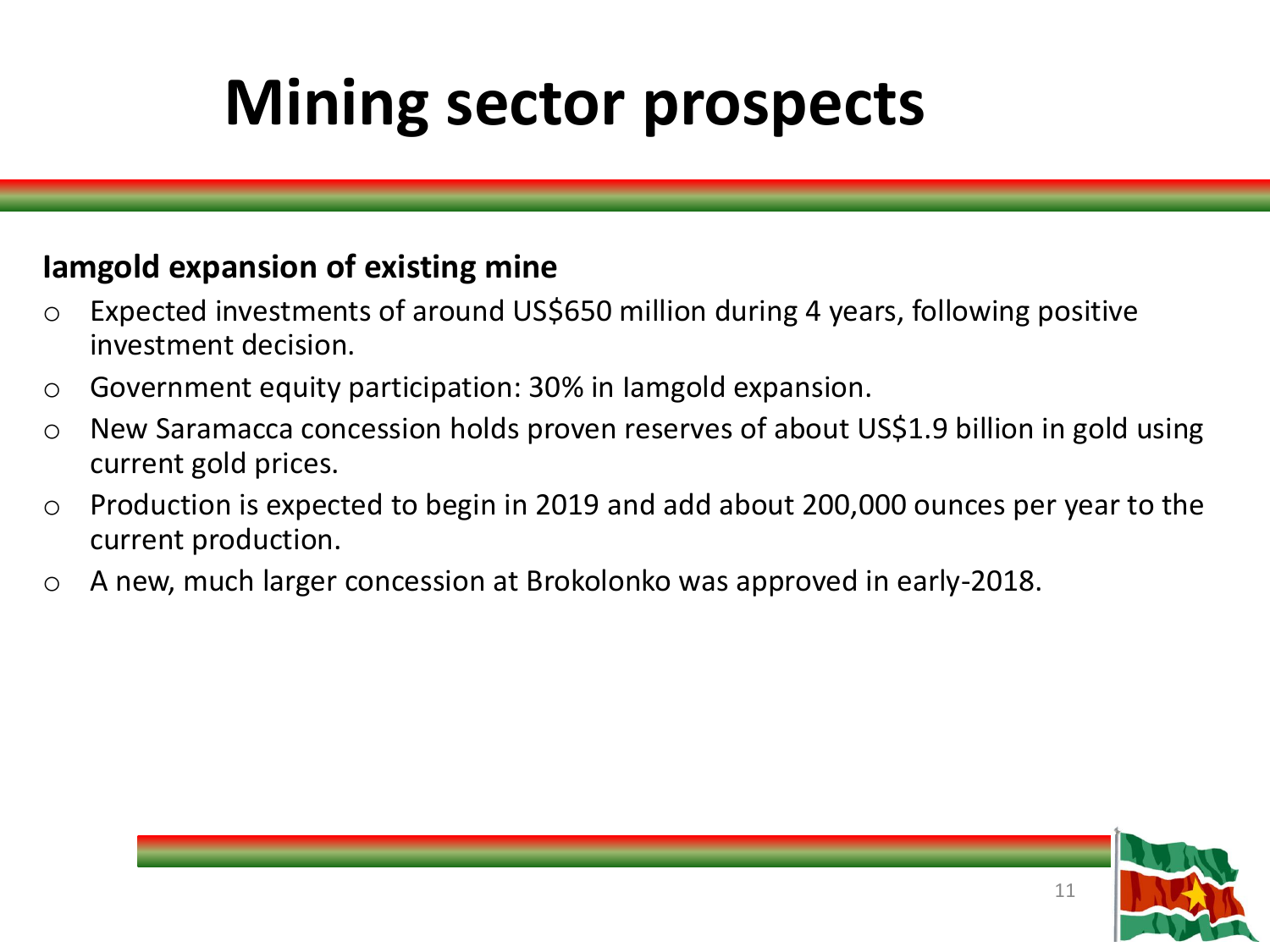## **Oil sector prospects**

- $\circ$  The US\$1 billion expansion of the refinery was completed in 2016.
- $\circ$  The refinery expansion gradually came online in 2016-17
	- Improvement of the BOP current account by 2 percentage points of GDP.
	- Has largely eliminated imports of oil derivatives.
- o Exploration of recoverable reserves is ongoing.
- o Exploration and production agreements continue with several international oil companies, in particular on prospective offshore and deep sea oil deposits. An offshore find would dramatically improve the macroeconomic outlook of Suriname.

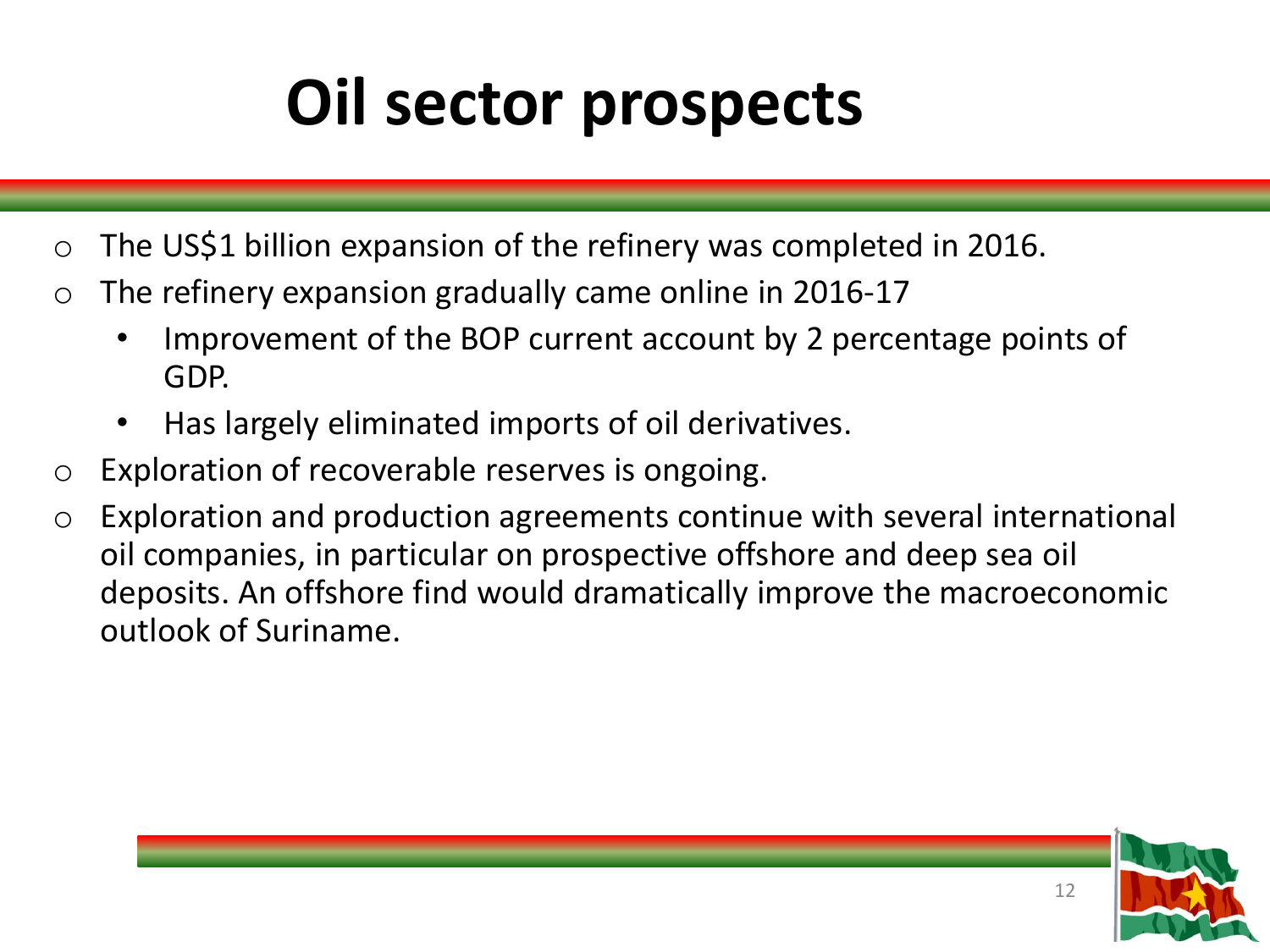### **Ancillary extractive industries investments**

#### o **Infrastructure:**

• Significant road and bridge construction needed.

#### o **Transportation:**

- Mining companies will subcontract ancillary services.
- Mining suppliers to create regional headquarters, export and diversify area of activity.

#### o **Mining inputs**:

- Potential to substitute imports in the mining industry with local production, e.g., coconut fiber, chemicals, etc.
- o **Equipment and supplies.**
- o **Engineering and consulting**.
- o **Production support services.**

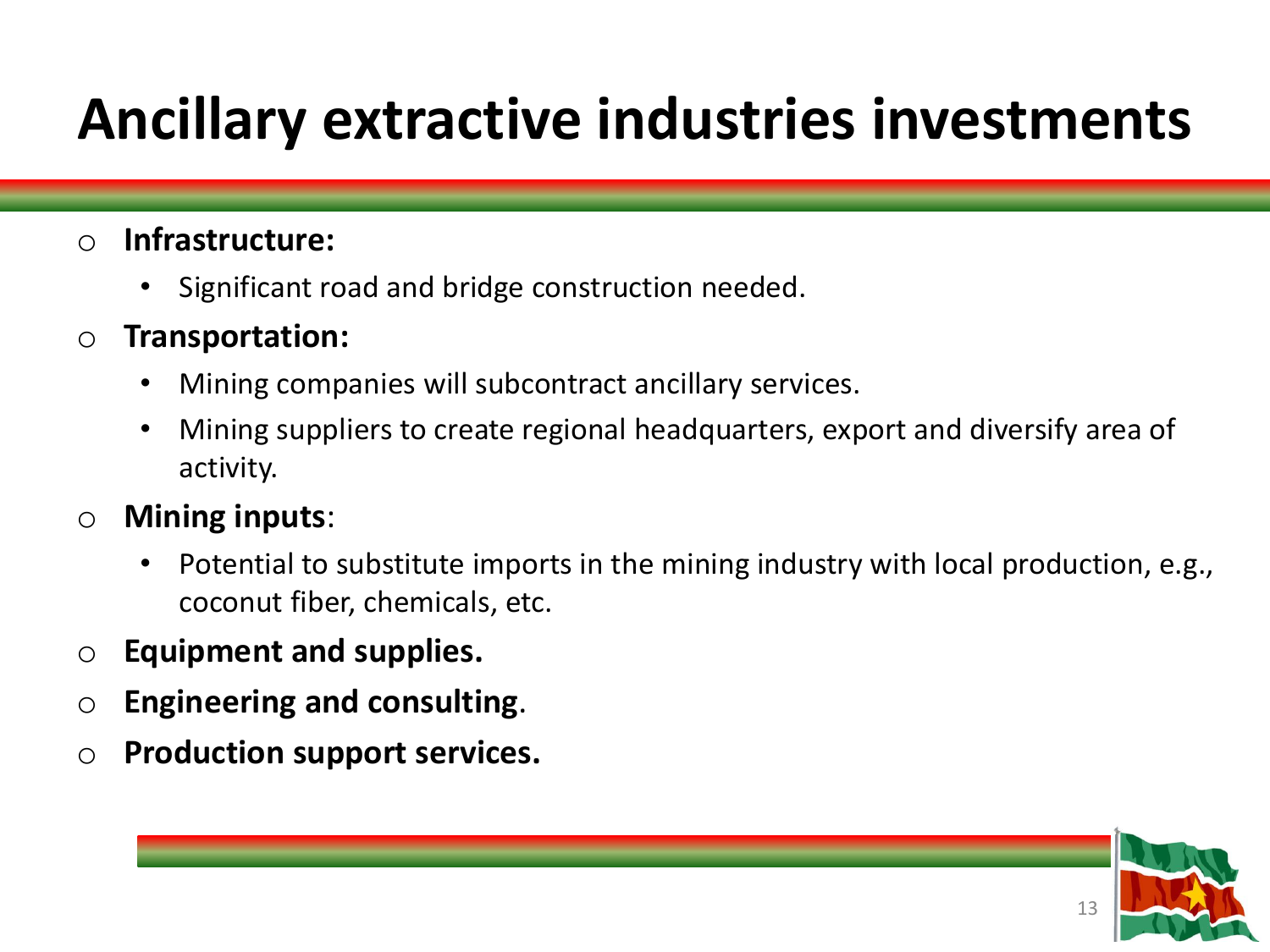# **Bauxite mining: Bakhuys mountains**

- $\circ$  Potential for extensive bauxite mining, a new alumina refinery, and possibly an aluminum smelter.
- o Potential for hydropower generation of around 450-650 MW with 2 dams and generation stations. 2 Main Resources
- o Easily accessible.
- o Existing basic infrastructure would need to be rehabilitated.



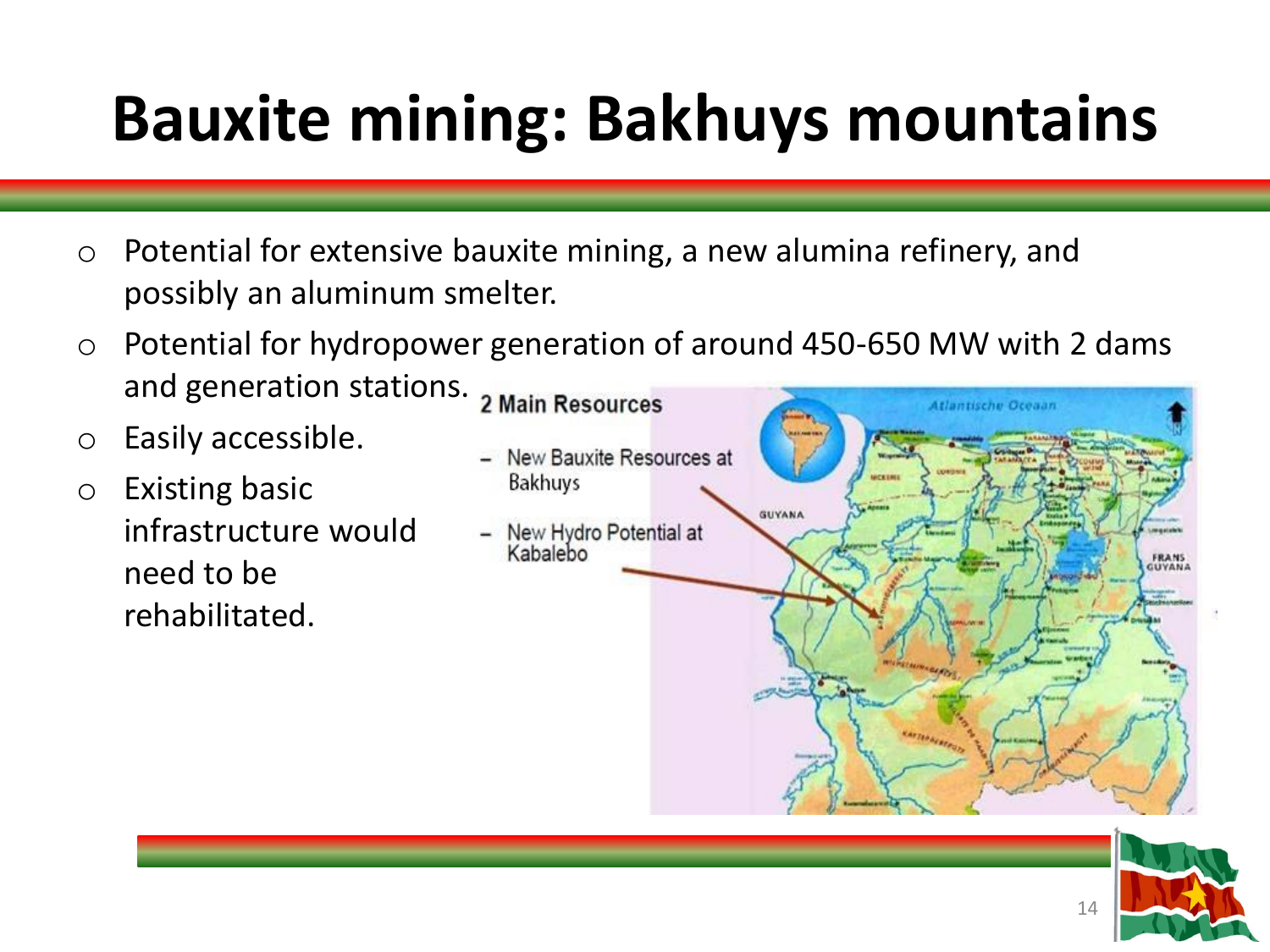# **Rainforest-related opportunities**

- o Suriname: approx. 95% covered by pristine Amazonian rainforest.
- o Wood sector
	- Growing sector with enormous potential.
	- Log production more than doubled in 5 years.
	- The Government promotes selective cutting, sustainable log production and processing.
- o Tourism
	- Excellent ecotourism venue.
	- One of the fastest growing sectors.
- o Water
	- Suriname has one of the largest fresh water reserves of the world ( $6<sup>th</sup>$  place) and 2<sup>nd</sup> in fresh water per capita.

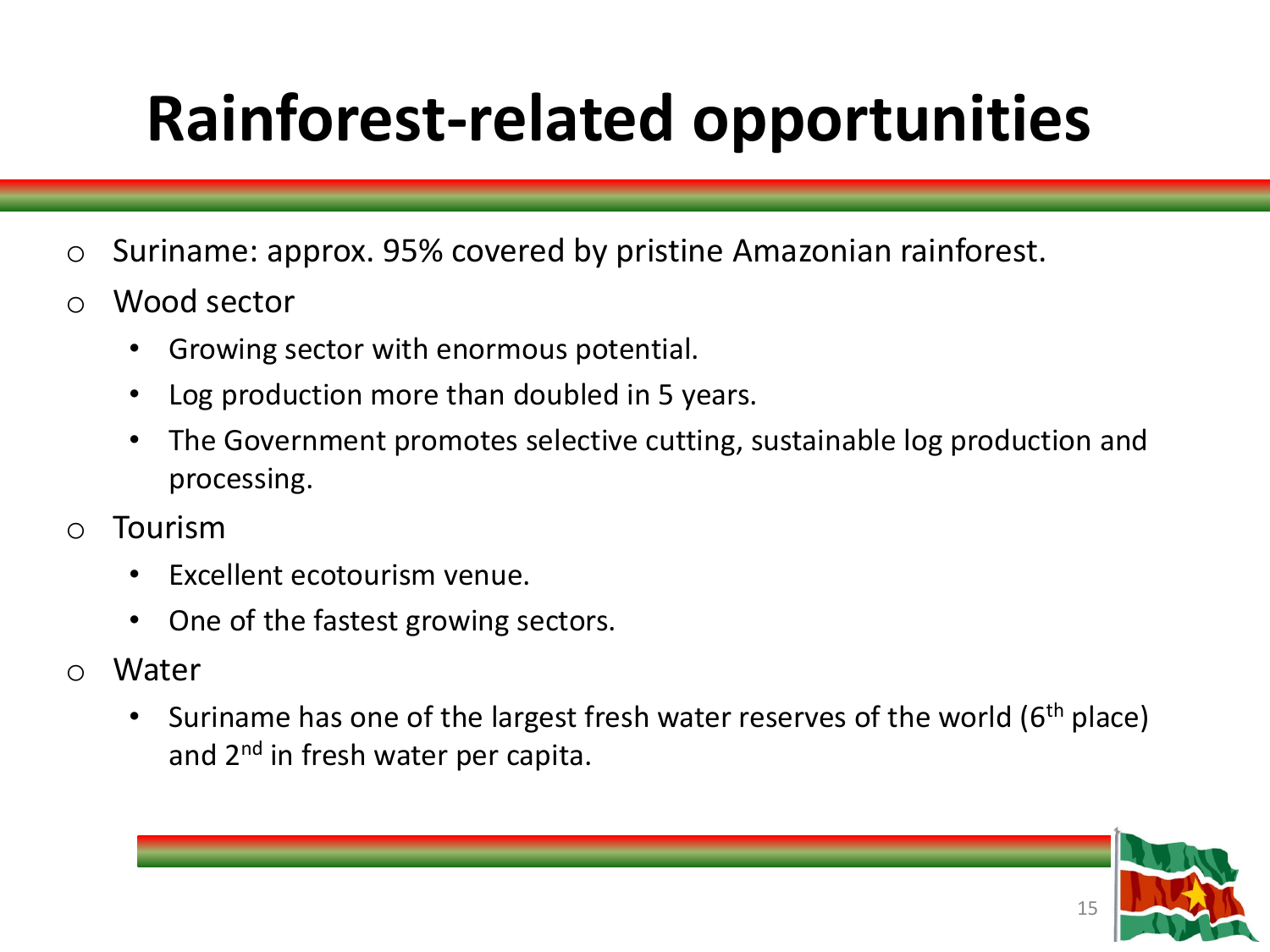### **Private sector investment – transport and infrastructure**





- o Comparative advantages
	- Most efficient harbor in the Caribbean region.
	- Competitive wage and high productivity workforce.
	- Available know-how and equipment in the local construction industry.
	- Investment supportive government.
- o Infrastructure demand
	- Mining, industry, agriculture, trade, and tourism industries require better infrastructure and communications to rural areas and neighboring countries.

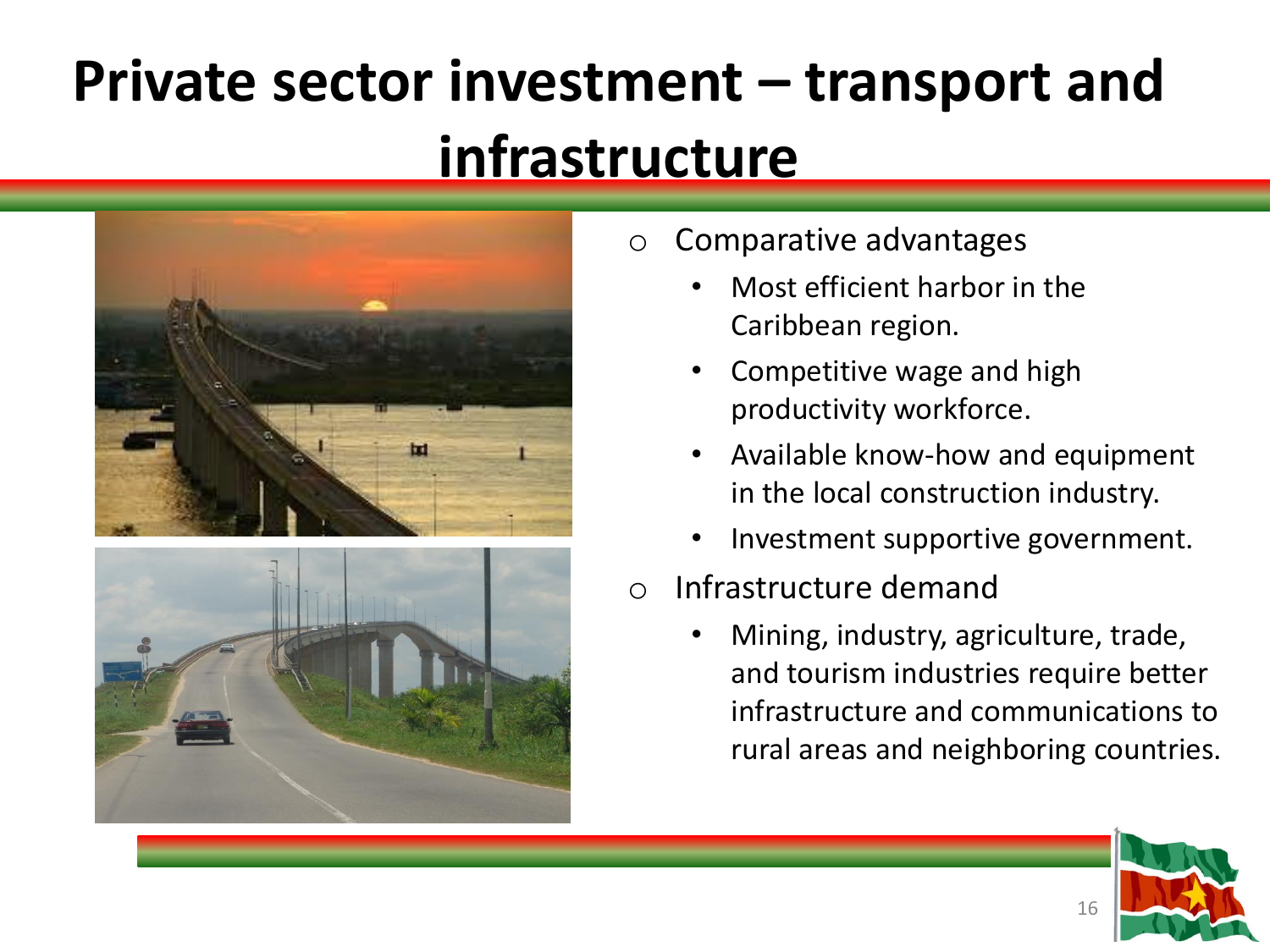### **Private sector investment – agriculture and fresh water resources**



#### Comparative advantages

- Ample farmland and fresh water resources.
- Supportive government.
- New high margin agricultural sectors such as palm oil, bio-diesel, cassava production.

#### o Experience in large-scale export agriculture

• Bananas and rice have been exploited in large-scale operations for the European market (ACP access).

#### Available markets

- French Guyana is a high-cost producer that imports most foodstuffs.
- Tropical foodstuffs can be easily shipped by sea or air to the U.S., Europe, Caricom, Latin American markets, and Africa.

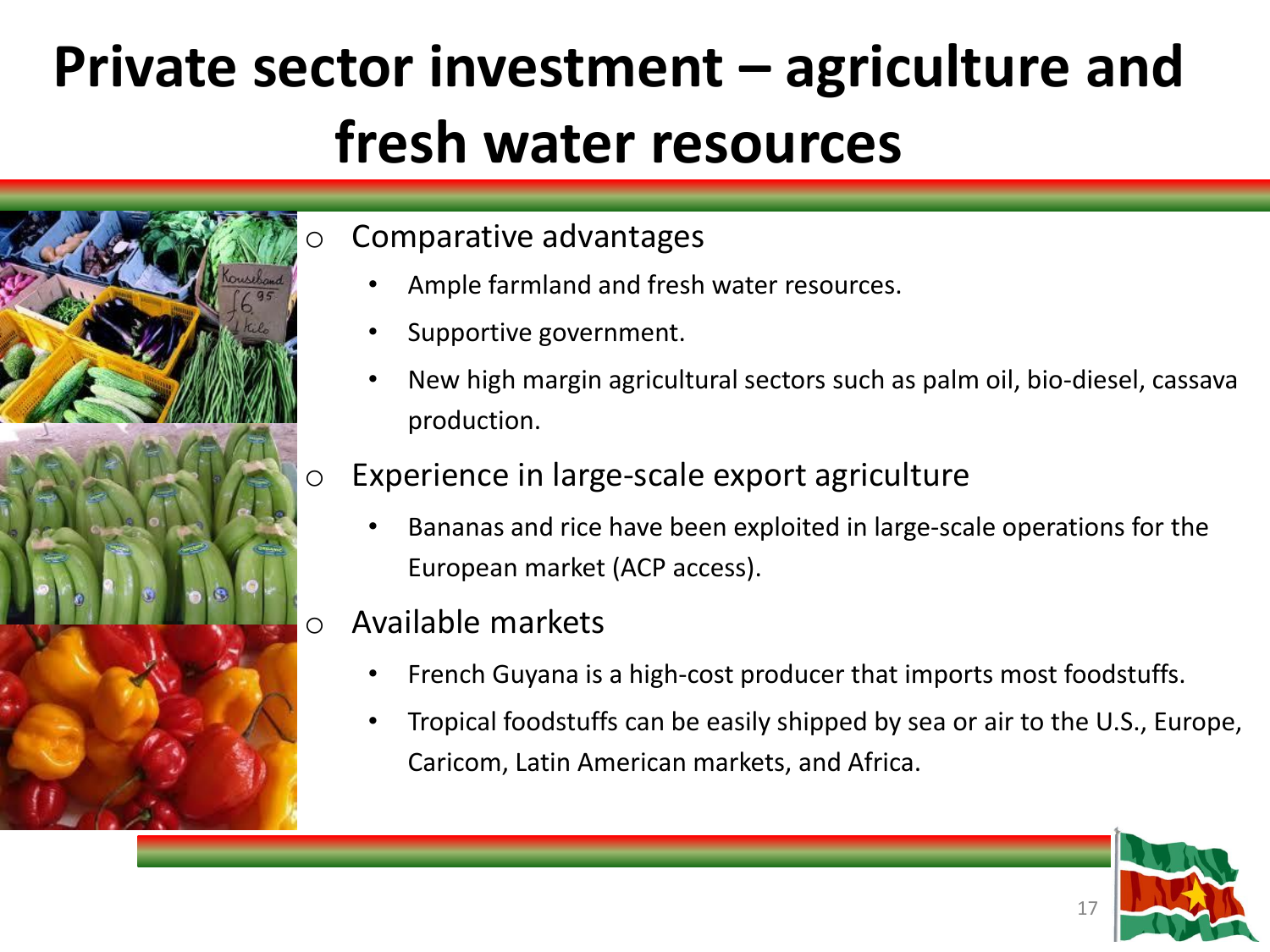## **Private sector investment – tourism**



Eco and jungle tourism

- Pristine Amazonian jungle, large rivers.
- Will require investments to access the jungle at higher volume and lower costs.
- Tailor-made wild life tourism, for example bird watching.
- o Medical and health tourism
	- Health services for Dutch-speaking Europeans.
	- Could include specialized surgeries and convalescent care.

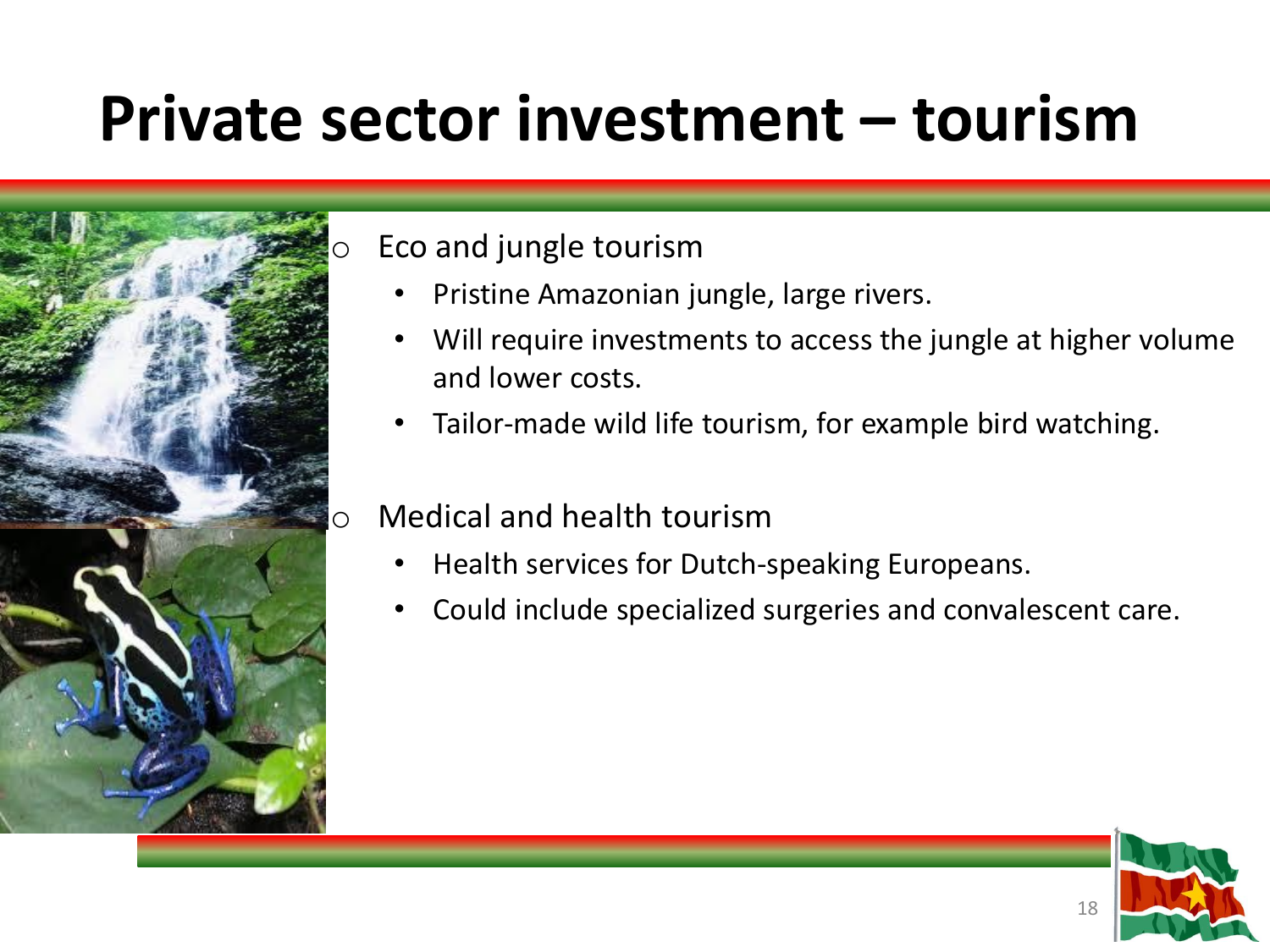### **Public-private partnerships: Oil/Telecom/ICT-sectors**



- o Privatization
	- Government is aiming to sell public enterprises fully or partially.
	- Utilities need significant investment.
	- Strategic partnerships are possible (oil industry, national airline, etc.).
	- Oil sector
		- Oil companies are actively engaged in exploration and expansion of the refinery capacity.
		- Suriname State Oil Company (Staatsolie) signed exploration agreements with major oil companies such as Petronas, Statoil Hydro, Apache Corporation, Murphy Oil, Kosmos Energy, Chevron and Tullow Oil
		- Ancillary service provision and strategic partnerships are needed.
- o Telecom / ICT Sector
	- Data centres with Internet exchange point.
	- Suriname is strategically located outside of natural disaster zones.
	- Suriname could be developed into a cost effective data hosting centre in the Western Hemisphere.
	- The current submarine data-cables are hardly used.

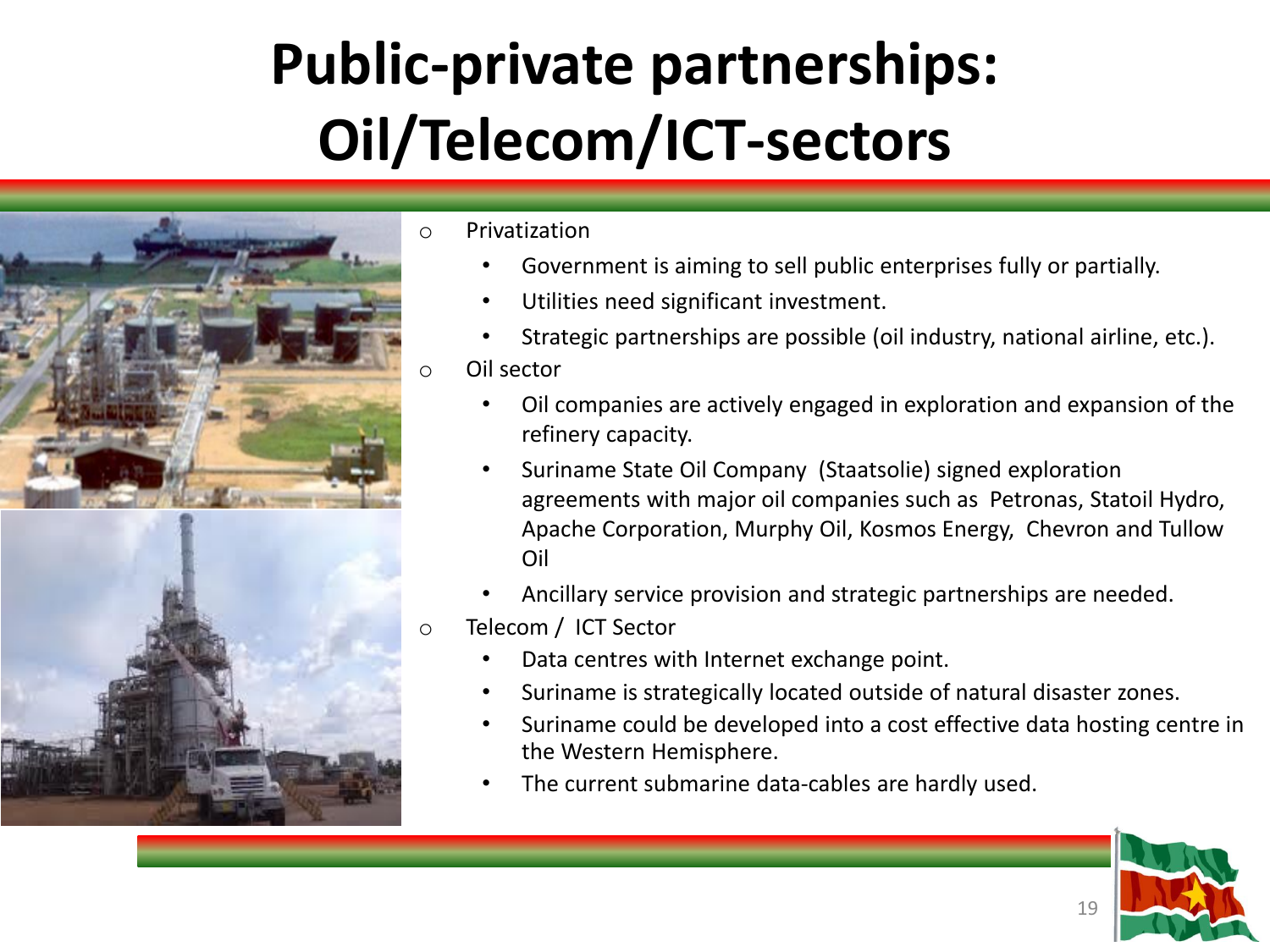## **Public-private partnerships: Infrastructure and Energy sectors**



- o Given its location Suriname is ideally positioned to become a regional logistical hub.
- o The enormous land-locked northern part of Brazil and the South of Suriname could be unlocked.
- o Connecting the South American continent from North to South will require significant PPI infrastructure investments.
- o Road, bridge, and waterway needs are significant.
- o Energy needs are growing rapidly.
- o Government would welcome private sector participation in infrastructure investments.